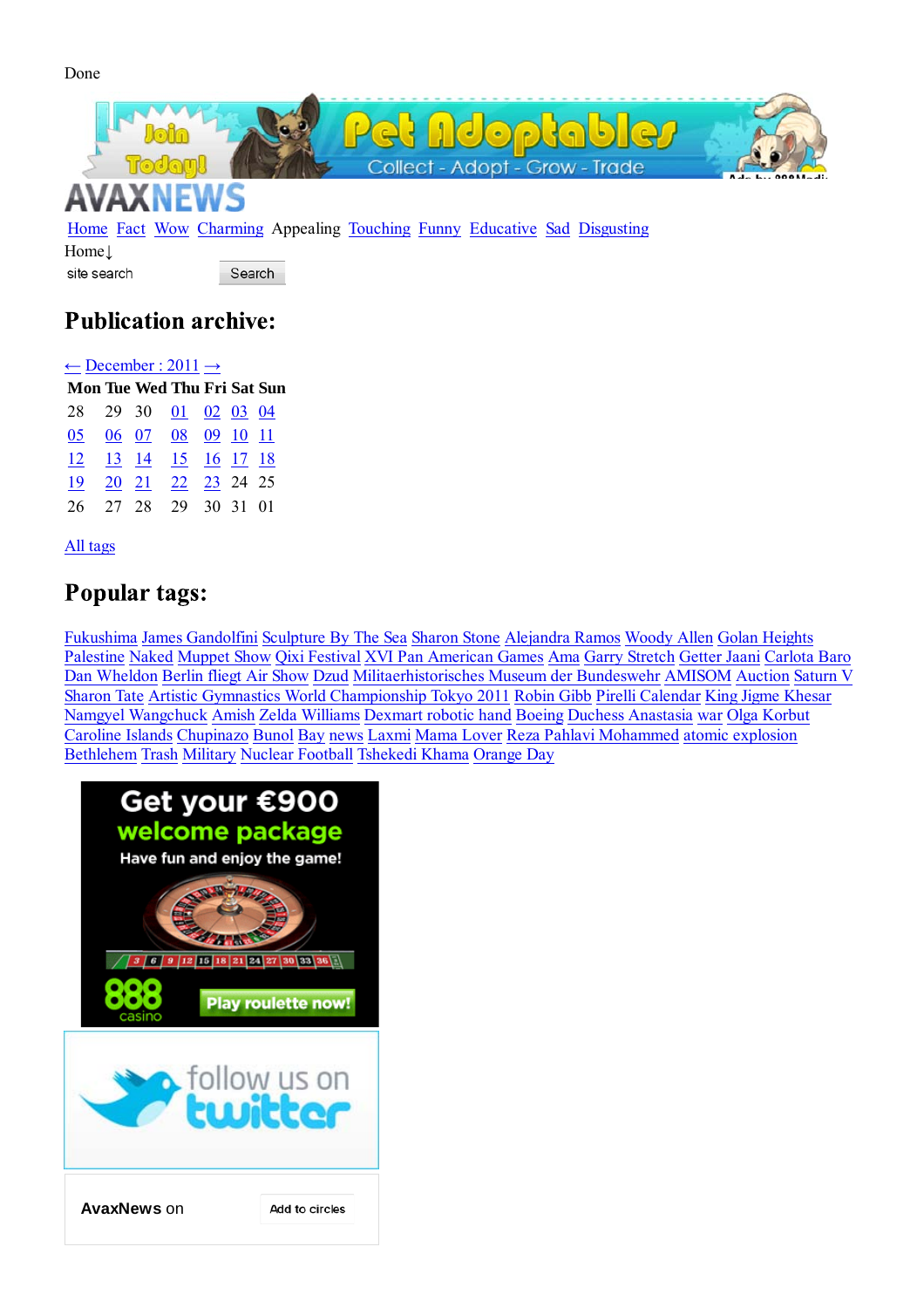$\bf{Appending} \rightarrow \bf{The \; Science \; Museum \; Unveils \; Their}$ Latest Exhibition "Robotville" Displaying The Most **Cutting Edge In European Design** 

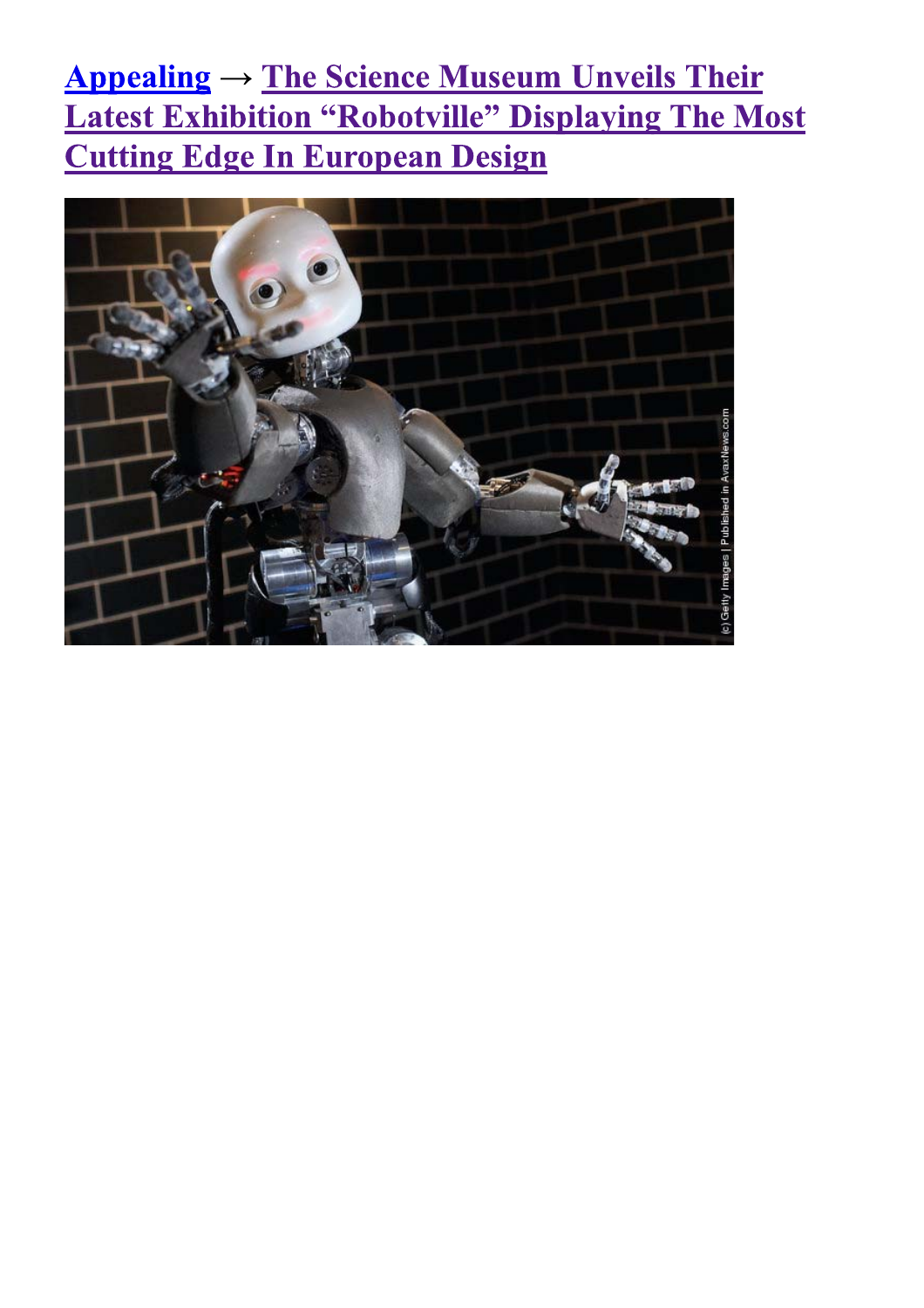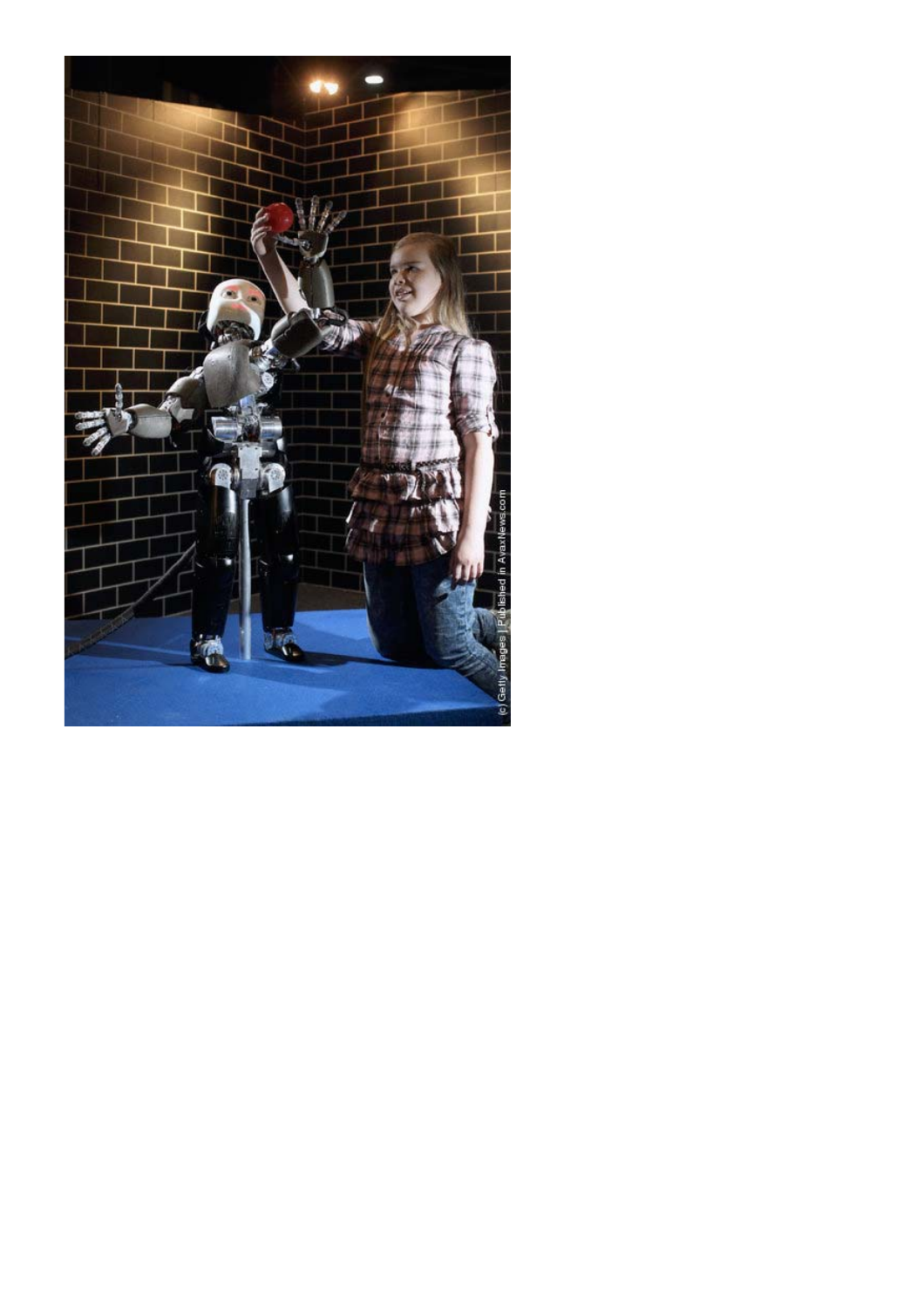



An iCub robot built by the Italian Institute of Technology tracks a ball in the Robotville exhibition at the Science Museum on November 29, 2011 in London, England. The Science Museum's Robotville exhibition showcases 20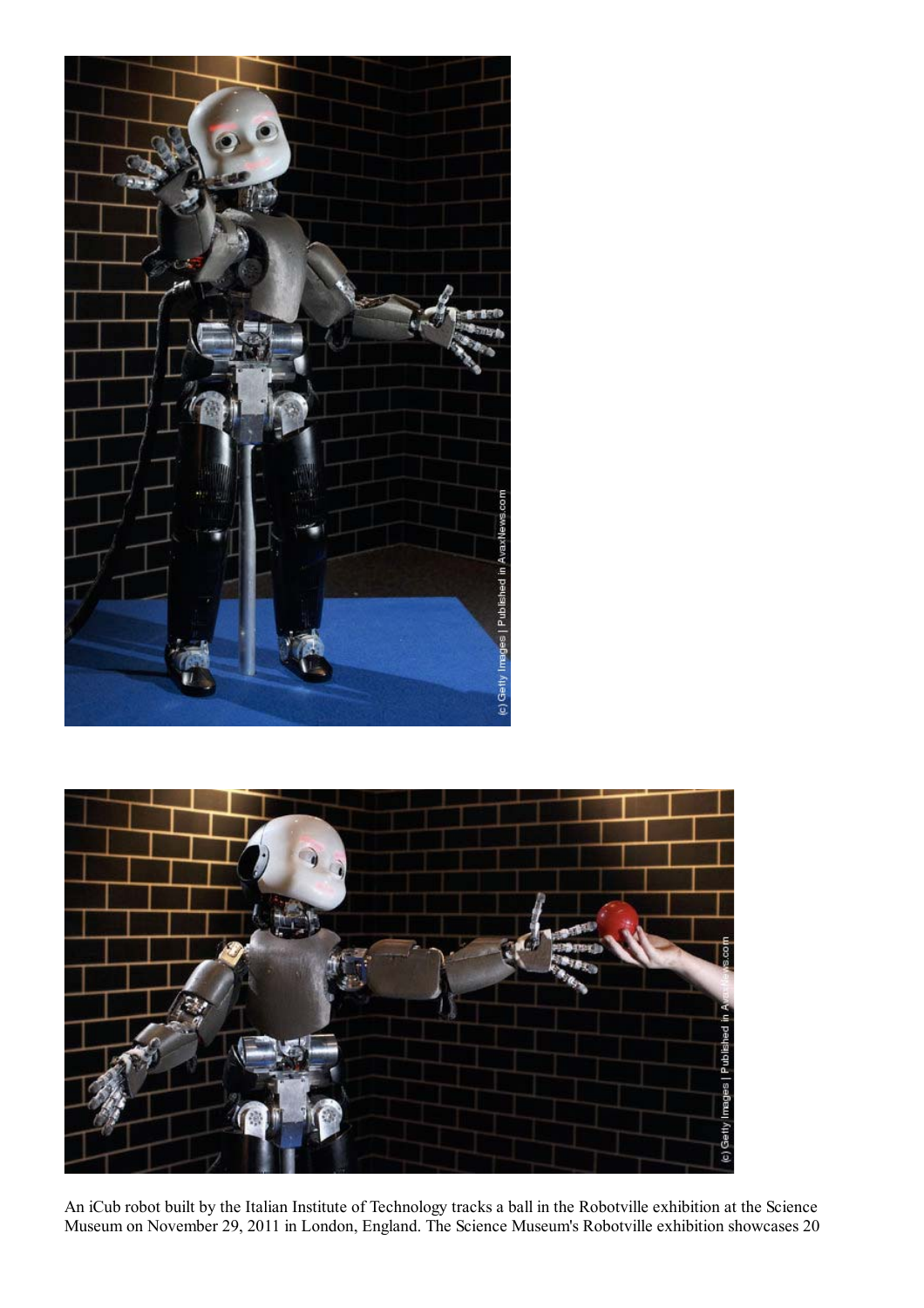unique and cutting-edge robots from European research laboratories, it is free to enter and runs from December 1–4, 2011. (Photo by Oli Scarff/Getty Images)



Robotics PhD student Luke Wood works on KASPAR, a robot built at the University of Hertfordshire to help autistic children, in the Robotville exhibition at the Science Museum on November 29, 2011 in London, England. (Photo by Oli Scarff/Getty Images)

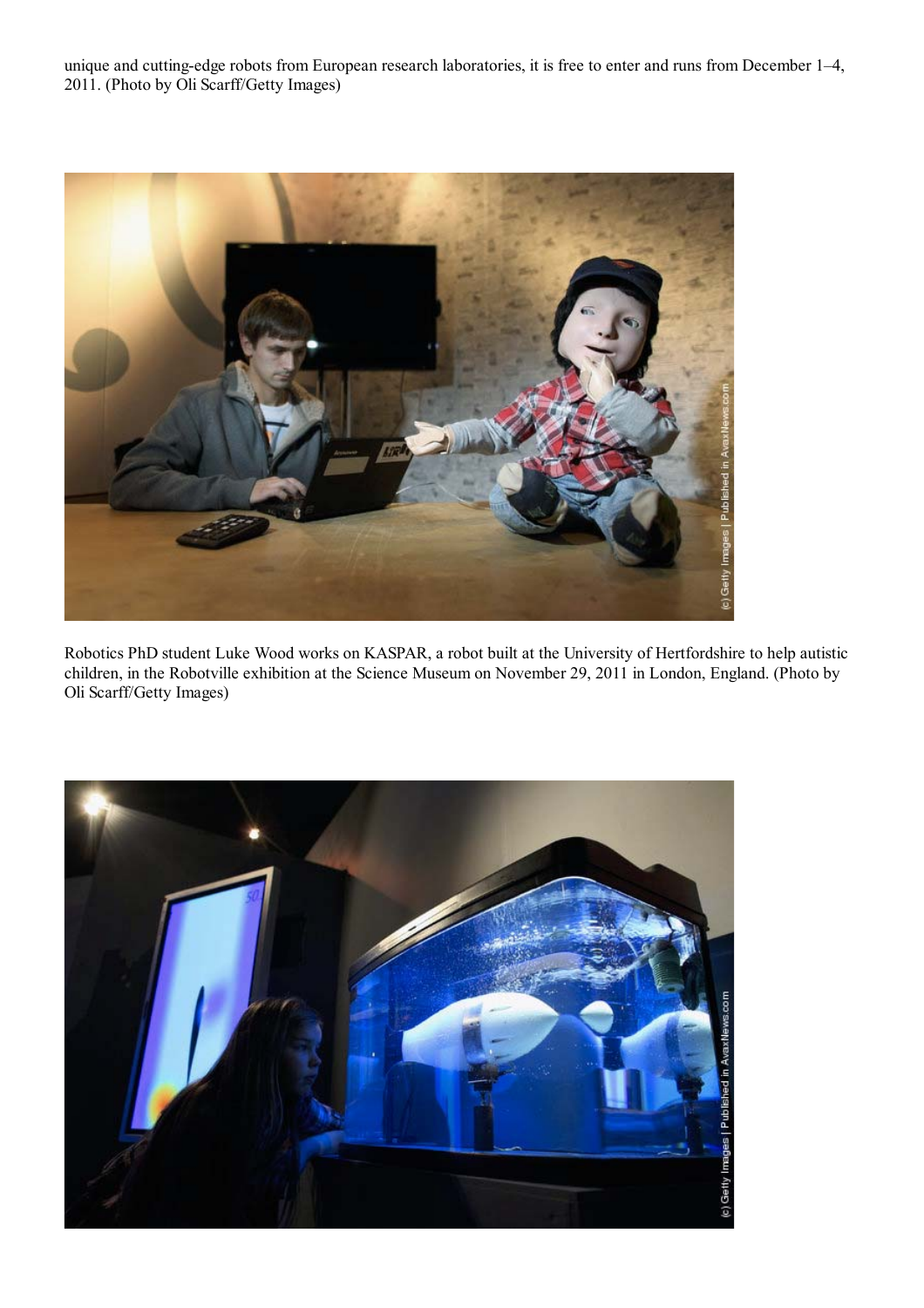FILOSE robot built by the Taalin University of Technology which is controlled by motion sensors on a moving person, is displayed in the Robotville exhibition at the Science Museum on November 29, 2011 in London, England. (Photo by Oli Scarff/Getty Images)



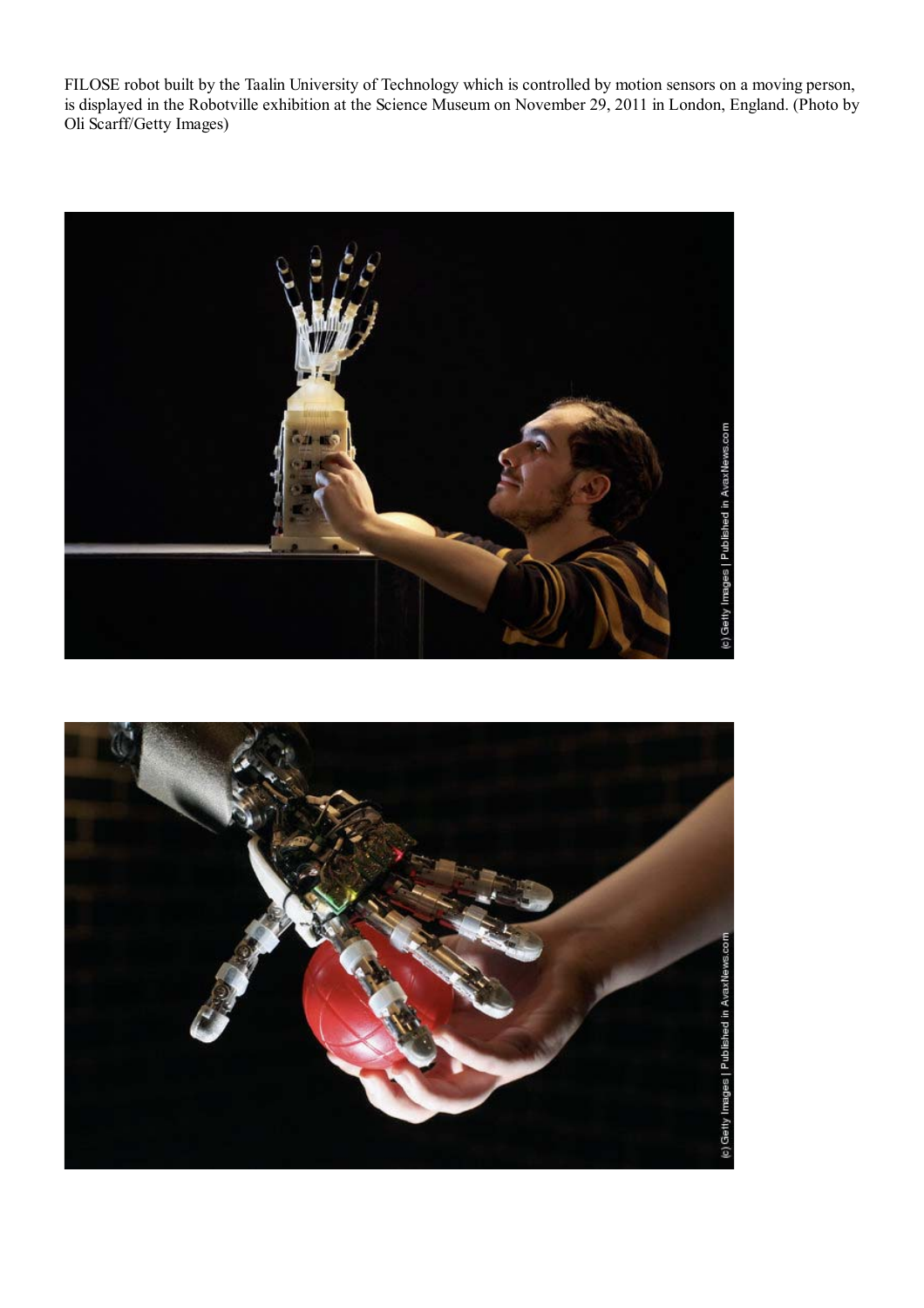



Robotics student Gildo Andreoni works on a Dexmart robotic hand built at the University of Bologna in the Robotville exhibition at the Science Museum on November 29, 2011 in London, England. (Photo by Oli Scarff/Getty Images)

Robotville, Dexmart robotic hand, FILOSE robot, Science Museum, KASPAR, iCub, Robot, UK



30 Nov 2011 13:04:00, post received 0 comments